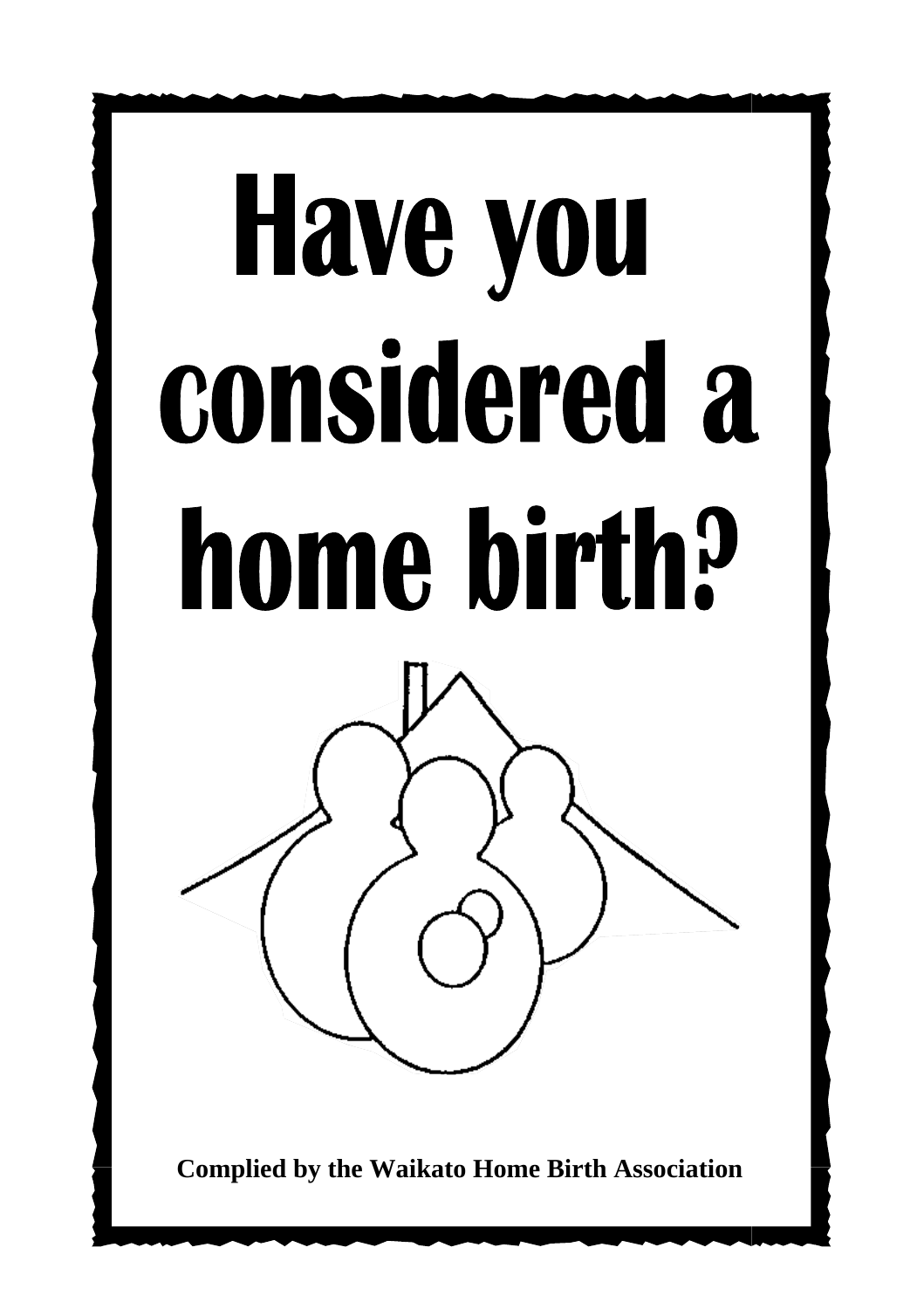# **Table of Contents**

| What can the Waikato Home Birth Association offer you?2 |
|---------------------------------------------------------|
|                                                         |
|                                                         |
|                                                         |
|                                                         |
|                                                         |
|                                                         |
|                                                         |
|                                                         |
|                                                         |
| Choosing a Homebirth Midwife / Back-up Midwife11        |
|                                                         |
|                                                         |
| The Pregnant Woman's Bill of Responsibilities13         |
|                                                         |
|                                                         |

# **© Waikato Home Birth Association - Reprinted 2003**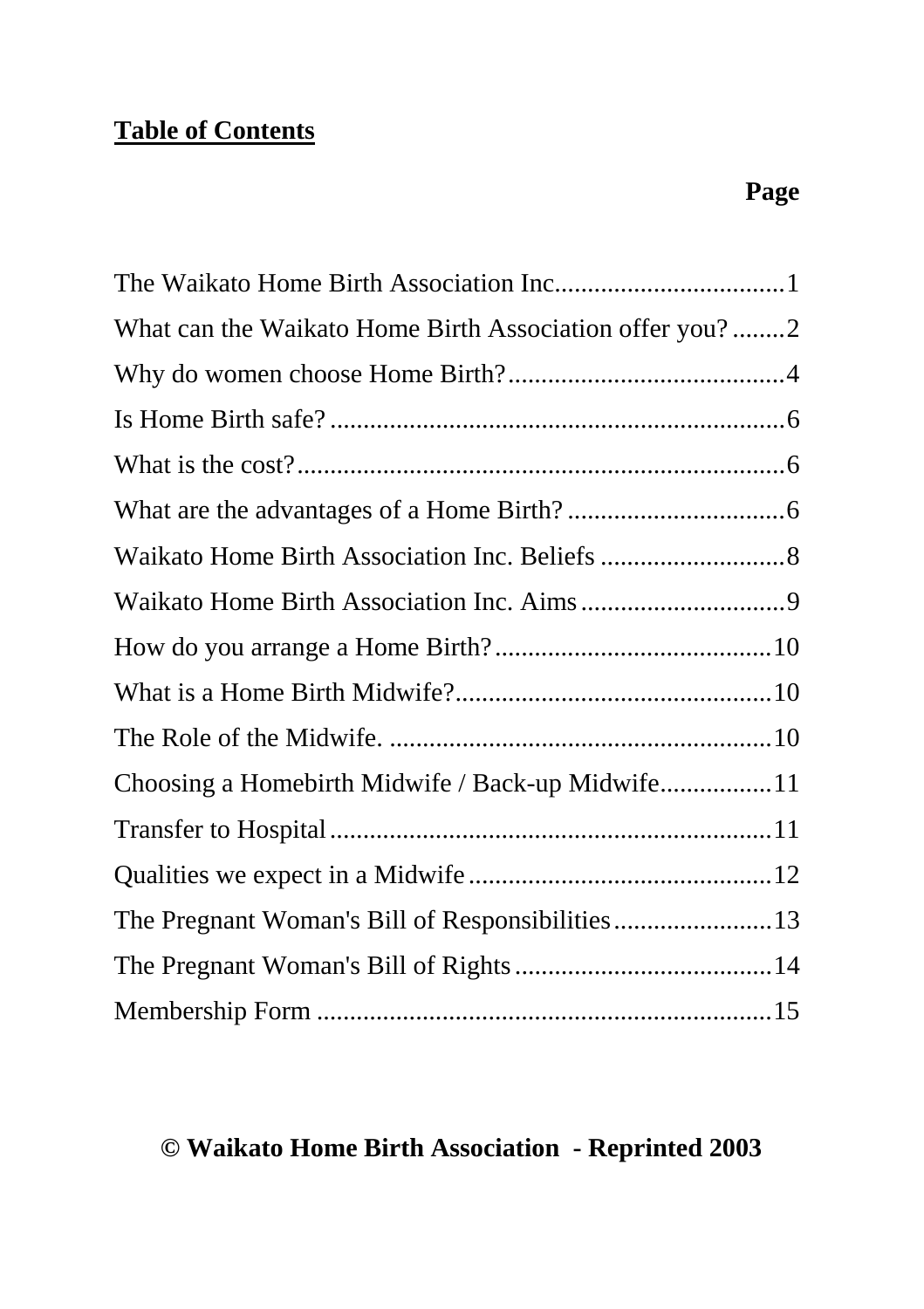#### **What is the Waikato Home Birth Association?**

The Waikato Home Birth Association Inc (WHBA) is a group of people who have come together to provide information and support for birthing women and their families. Our basic beliefs are that for well women birth is a normal, healthy, active process that in the majority of cases should not require medical or technological intervention. Further more, we believe that birthing women and their partners have the right to retain ultimate control over their birth and the decisions which affect them and their bodies. These two beliefs forms the basis of our philosophy (see also our aims and beliefs).

First and foremost we support women's choice but we have a special commitment to, and belief in, the Home Birth option as being the optimal choice of birthing for most well women and babies. This is because home is a familiar environment, where women are most supported and where the family is retained in its proper context. We see our role as encouraging women to actively explore and research all their options and to make choices for a better birthing experience.

To this end members of the Association keep up to date with the latest research on birthing practices. Some members of the Association are involved as consumer representatives on the New Zealand College of Midwives (NZCOM) Midwifery Standards Review (MSR) Committee which monitors the quality of service provided by midwives.

**The Waikato Home Birth Associations address is:** 

P O Box 15043 Hamilton

For more information phone:

**or take a look at our website: www.homebirth.org.nz**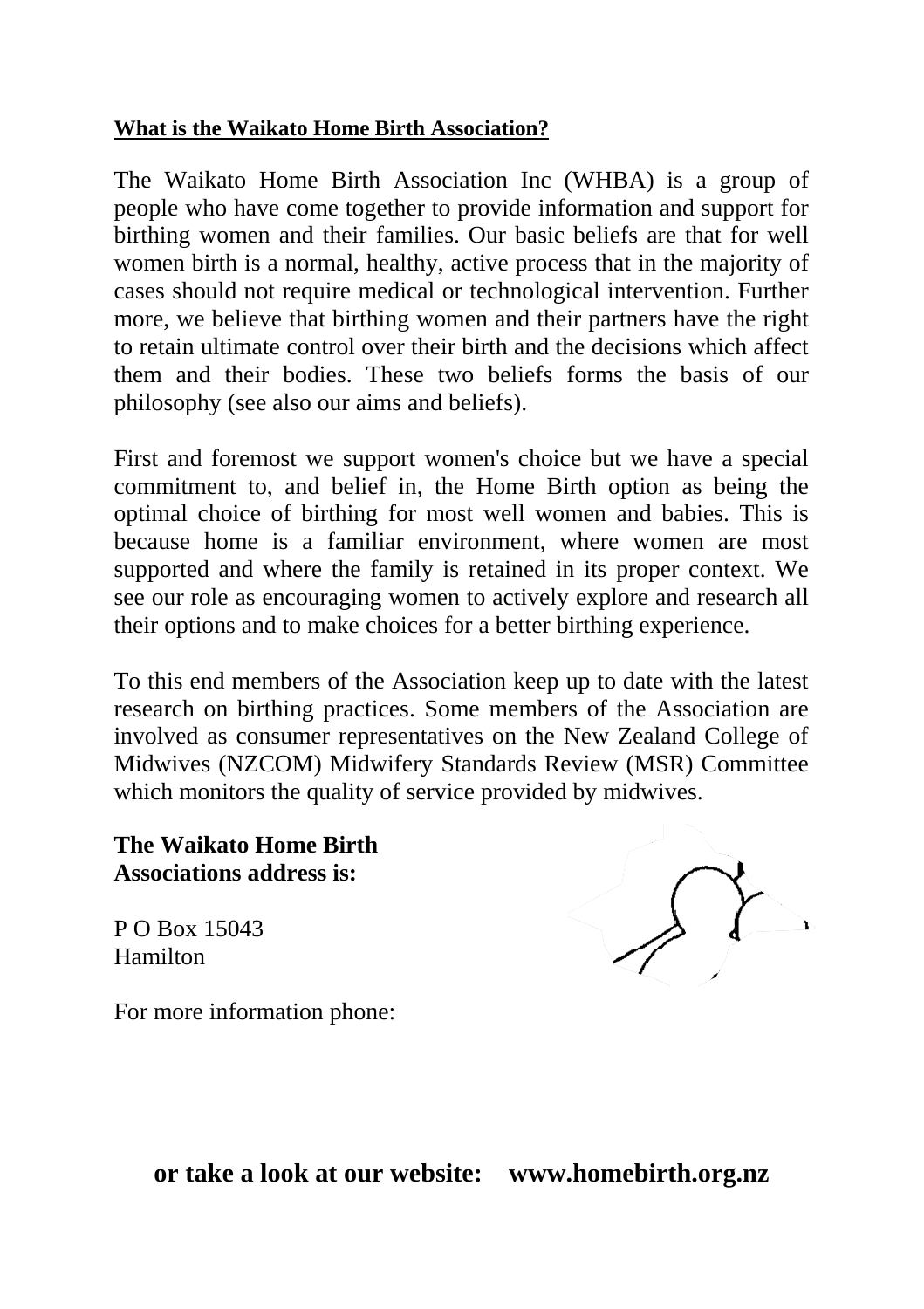# **What can the Waikato Home Birth Association offer you?**

- We have an extensive library of over 230 books on pregnancy, birth and related topics which is available to members. Reprints on important issues are also available
- Birth Videos
- Hire of our Birth Pools
- Sibling Kit Hire
- Sling Hire
- Regular monthly newsletters to all members
- National conferences are held periodically
- Birth Preparation classes designed to help birthing parents explore their options are held regularly
- Support to look at the home birth option
- Information to prospective support people.

Members of the WHBA are a support network for women and their Partners who choose the home birth option or are considering it as an alternative. Members are frequently asked to be advocates and we are pleased to be able to support birthing couples in this way. Finally the WHBA has a commitment to raise the level of knowledge and acceptance of home births within the community.

### **Home Birth Preparation Series (Ante-Natal Classes)**

Sessions are relaxed and friendly and are limited to ten women and their partners and/or their support people. This enables participants to get to know each other. The series is designed for women who plan to birth at home but is suitable for anyone planning a natural birth. Usually there are women in the group who have had babies before. We recommend that the people who will support you in labour also attend the series.

The sessions are facilitated by a Child Birth Educator and assisted by a member of the Waikato Home Birth Association and a Home Birth midwife. The series consists of six evening sessions, held once weekly or a weekend series.

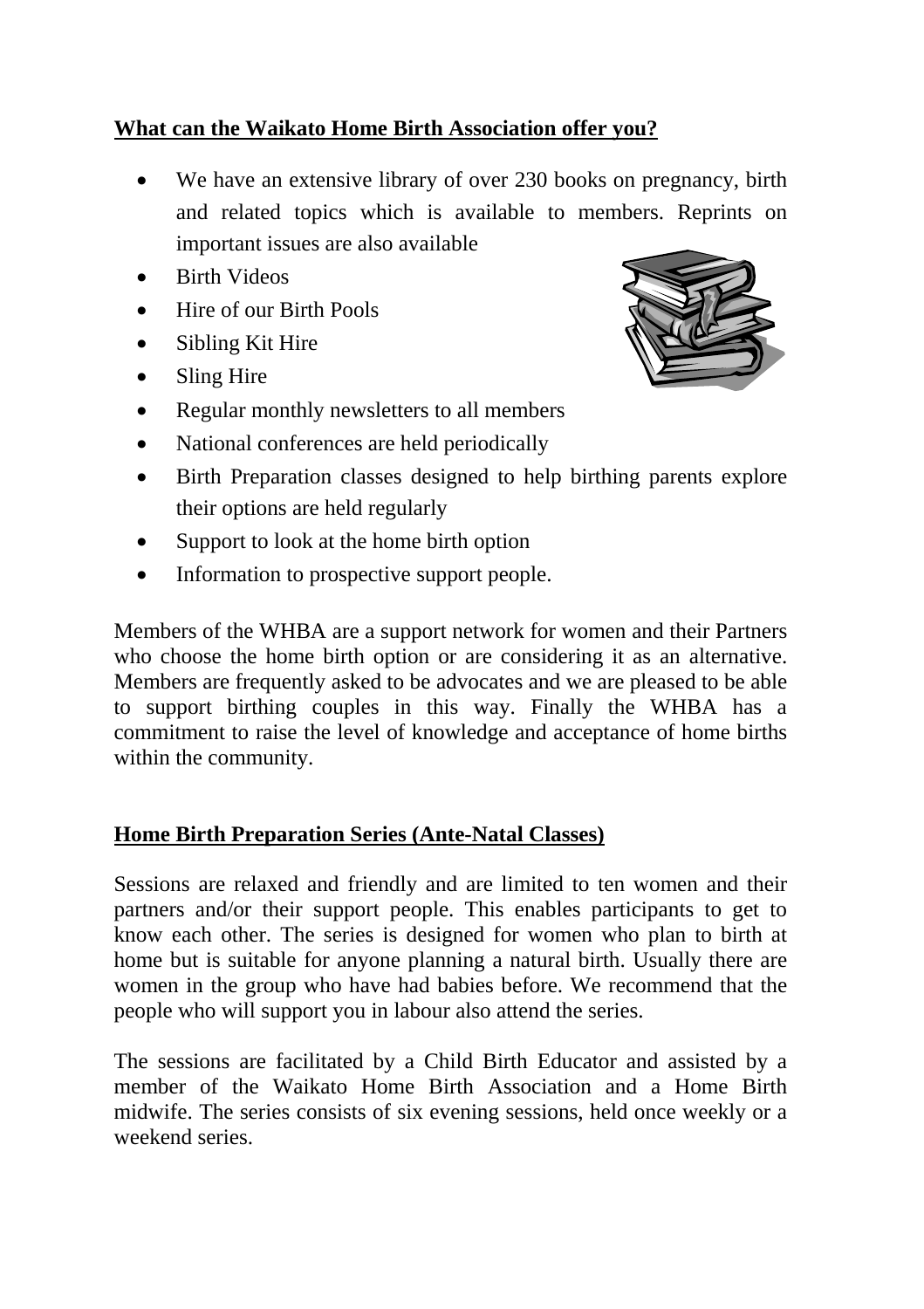Our courses will include:

- Information about your birth options
- Promotion of normal healthy childbirth
- Discussion on how common problems can arise in childbirth and how to avoid them.
- Support to be confident in your birth choices
- Accurate and up to date information.
- Topics will include: pregnancy care, diet, beliefs and expectations, coping in labour, labour support, preparation of the home, birthing baby and placenta, early days, breastfeeding, parenting and many other important issues.

More details on the content is available in our Home Birth Preparation Series Brochure or you can contact us for more information.



### **Why do women choose Home Birth?**

There are many reasons why women choose to birth at home, the most common being:

- a belief that childbirth is a normal function of her body and not a medical event
- a belief that birth is safer at home
- a desire to stay with the family before, during and after the birth to prevent disruption to family life
- a feeling of having more control resulting from being in a nonthreatening environment
- the increased comfort of being in your own home
- a fear of hospitals, often resulting from a previous traumatic birth experience
- concern about the discomforts and dangers associated with travel while in labour
- for religious reasons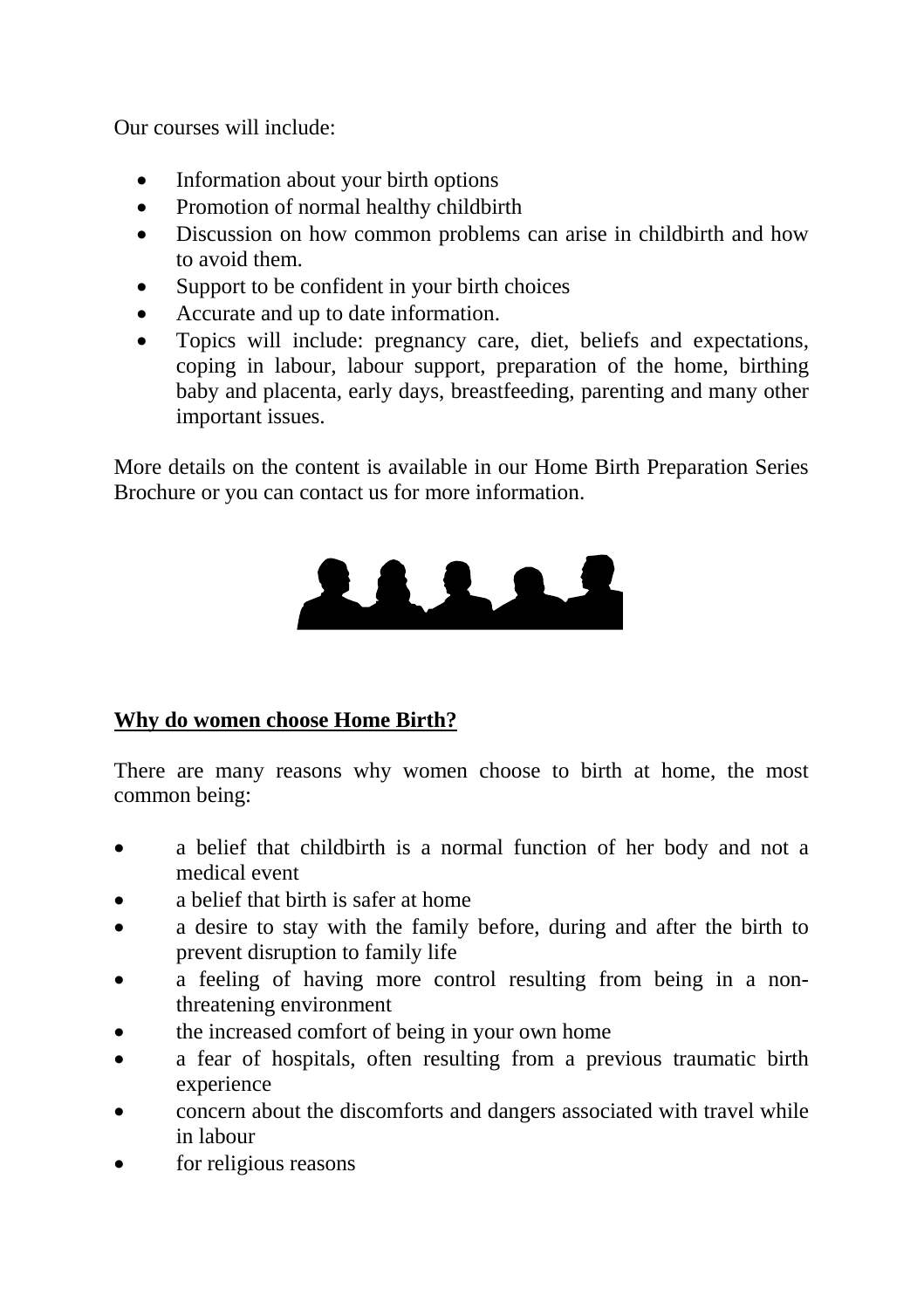#### **Is Home Birth safe?**

Home Birth statistics, both nationally and internationally, reflect that giving birth at home is the safest option in the majority of cases. Home birth midwives carry with them, and are trained to use, equipment for resuscitation of the baby and equipment and drugs for the treatment of unexpected haemorrhage of the woman after the birth. Because a women at home does not use drugs during labour and because labour is allowed to follow its normal course without intervention, some of the common but unnecessary procedures used in childbirth are eliminated. Transfer to hospital is readily available if circumstances make this option necessary.

#### **What is the cost?**

There is no charge to women and their families. In New Zealand the LMC (Lead Maternity Carer) claims the Maternity Services Benefit from the government on the woman's behalf.



### **What are the advantages of a homebirth?**

Some of the advantages are:

*Familiar Environment:* During particularly vulnerable times we are all more secure in an environment which is familiar and non-threatening. It is important for a normal, natural labour to proceed without interruption. A woman feels much more in control in her own home. Research shows that there are less likely to be complications during labour if she delivers at home.

*Midwife*: By the onset of labour, following regular visits during your pregnancy, your midwife is a known and trusted friend. She will attend as soon as she is asked and she will observe and support the normal birth process. She will remain for as long as she is needed throughout established labour and birth. She is skilled in recognising signs that something is not normal. She will continue to visit after the birth for up to six weeks.

*Less Susceptible to Infection:* Both you and your baby are less susceptible to infection from the bacteria you are likely to encounter in your own home than those which exist in hospital or other less familiar environments.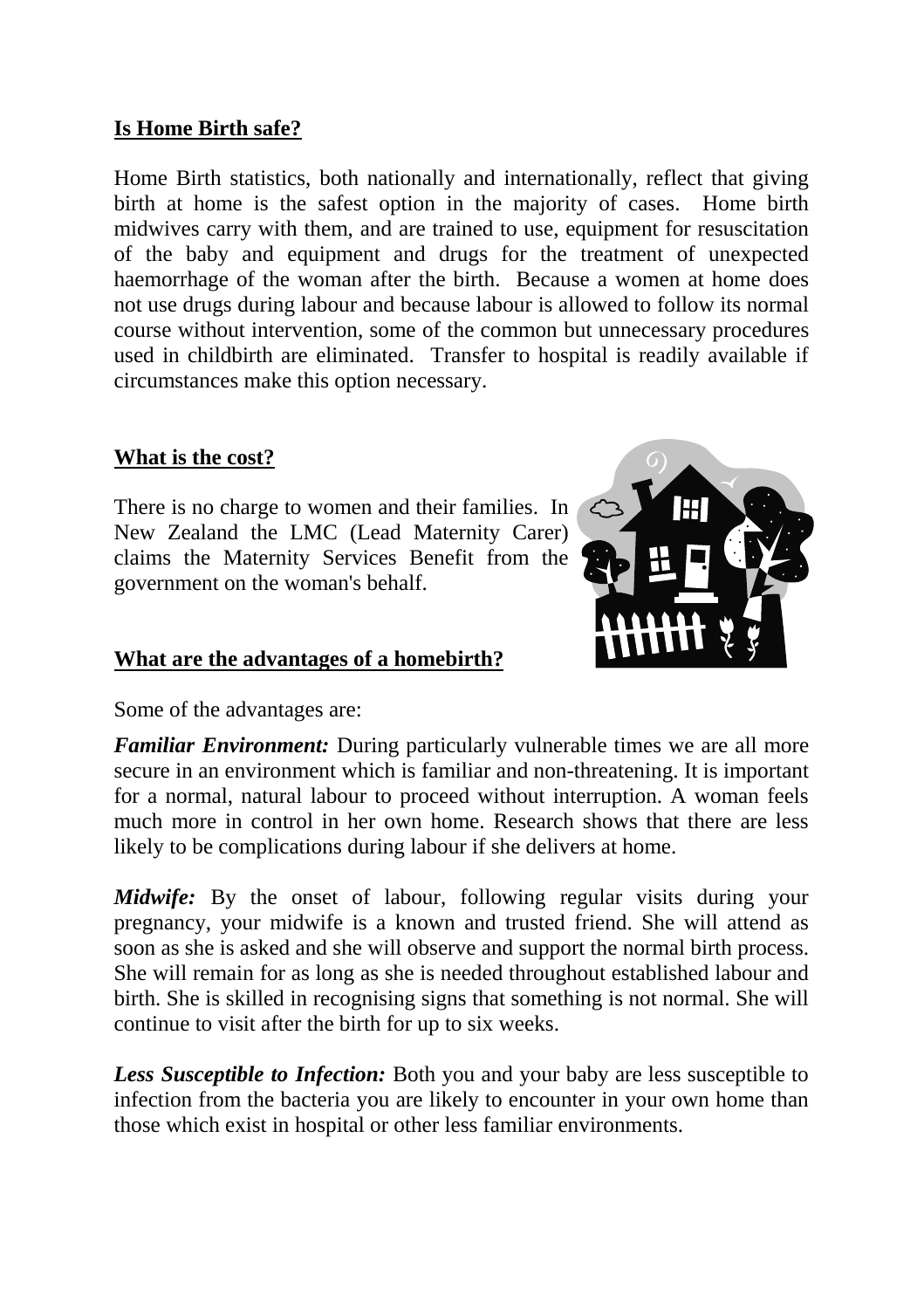*Less Intervention:* The labouring woman is encouraged to believe in the natural birthing process, to listen to and work with her body and natural instincts thereby avoiding unnecessary intervention. Experience shows that well informed and supported women birth naturally, and that one intervention measure however small, usually leads to more.

*No Medication:* A variety of strategies are used at home to ensure the comfort of the birthing woman. These may include the use of: acupressure, massage, positioning, water, heat, emotional support, homeopathy / herbs. Epidurals, pethidine and gas should not be available at home due to the associated risks to mother and baby.

*Privacy:* A woman at home can move about as she feels free to. There are no protocols, routines or strangers to inhibit her. This freedom is essential to ensuring her comfort. The privacy of your own home or garden can be a wonderful way to spend your labour.

*Bonding:* No separation of the family need occur during or after a home birth, allowing greater opportunity for bonding to occur.

*A Family Experience:* Family, children, chosen relations and friends who may attend the birth experience a deeper bonding to the newborn baby. Children will not experience the stress of separation from their mother that they may feel if she were in the hospital. It is also easier for the children's needs to be met at home. For fathers the uninterrupted sharing of the birth and the time immediately after the baby is born establishes a solid basis for sharing of the parenting partnership.

*Breastfeeding:* Research indicates breastfeeding is easily established by home birth mothers. Mothers and babies who have had a relaxed and stress free birthing experience without the effects of drugs are less likely to encounter some of the common post-natal breastfeeding difficulties.

*Emotional Well Being:* Because the home birth mother has fully participated in her birth and has worked with her body without intervention or the use of drugs, she is much more likely to feel satisfied and elated. This experience along with continued established support from midwife, friends and family means the likelihood of post-natal depression is dramatically decreased.

*No Travel:* Travel during labour is painful and stressful and may result in inhibiting labour. By staying at home no decision has to be made on when to leave for the hospital or worrying about whether you have remembered to pack all you need and organise everything for the time you are away.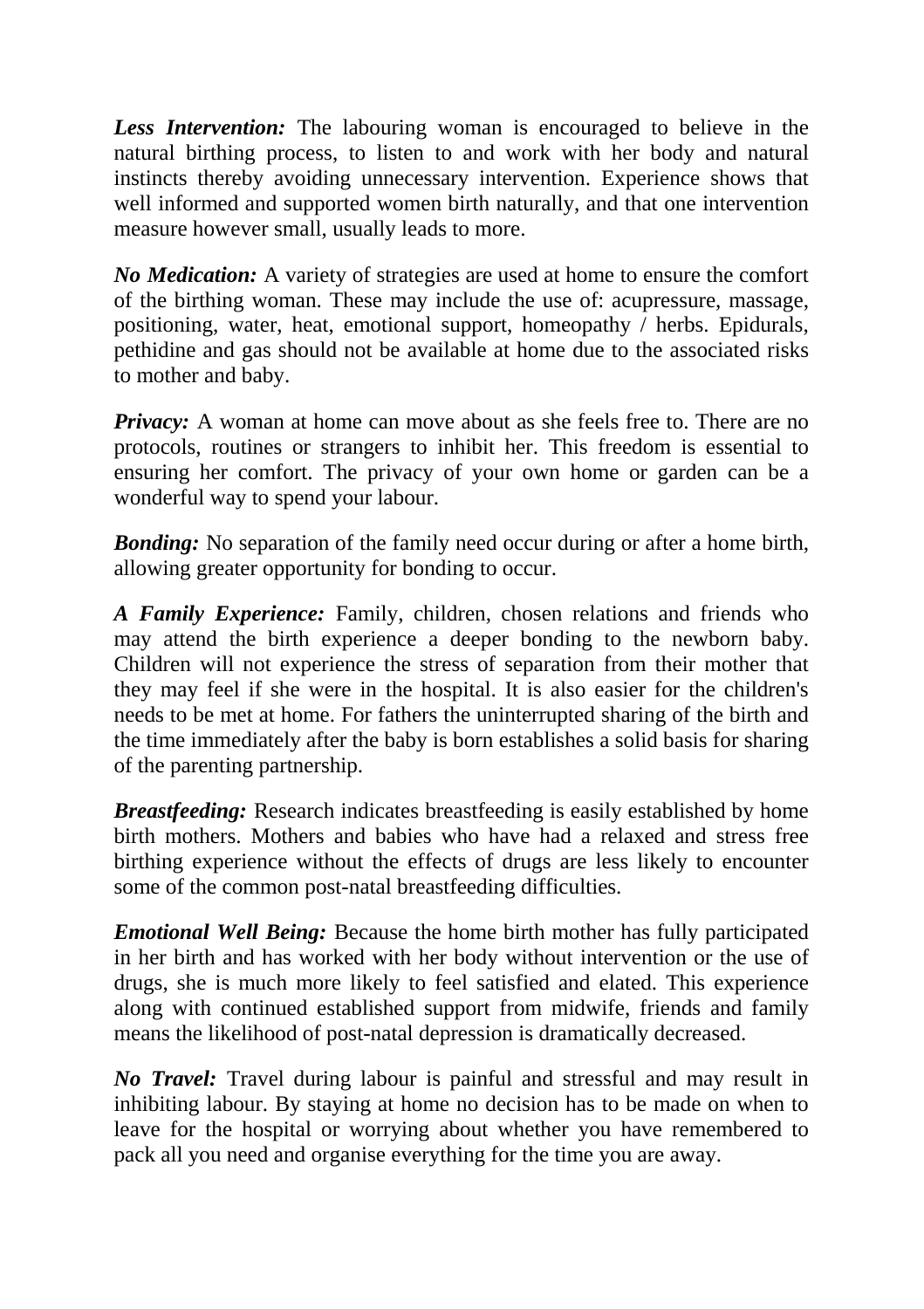#### **Waikato Home Birth Association Inc—Beliefs**

- 1. Pregnancy and birth are normal, healthy, active processes.
- 2. In the majority of cases birth does not require medical or technological intervention.
- 3. Planned home birth is a safe alternative to hospital birth.
- 4. We are a pro-home birth group not an anti-hospital group.
- 5. Birth is a family affair, an experience to share as the woman chooses.
- 6. The bonding process can be enhanced by a satisfying birth experience.
- 7. Home birth enhances breastfeeding relationships and lessens the likelihood of postnatal depression.
- 8. When choosing birth at home it is essential to have regular antenatal check-ups.
- 9. The birthing woman (parents) have a right to information about birth options.
- 10. The woman (parents) have the right to decide where her (their) baby is to be born. This right should be exercised after considering the health of the mother and baby just prior to the time of birth.
- 11. The woman (parents) have the final right to decide whether or not any procedure is to be used at the birth.
- 12. People choosing home births need home birth oriented birth preparation classes.
- 13. It is important the woman (parents) choose a midwife who will best suit her (their) needs.
- 14. With good communication, decisions surrounding pregnancy and birth are responsibly made between the woman and the midwife.
- 15. Midwives should provide comprehensive information from which women (parents) can make informed decisions about their birth.
- 16. Midwives should be accountable to consumers and their professional body for their services.

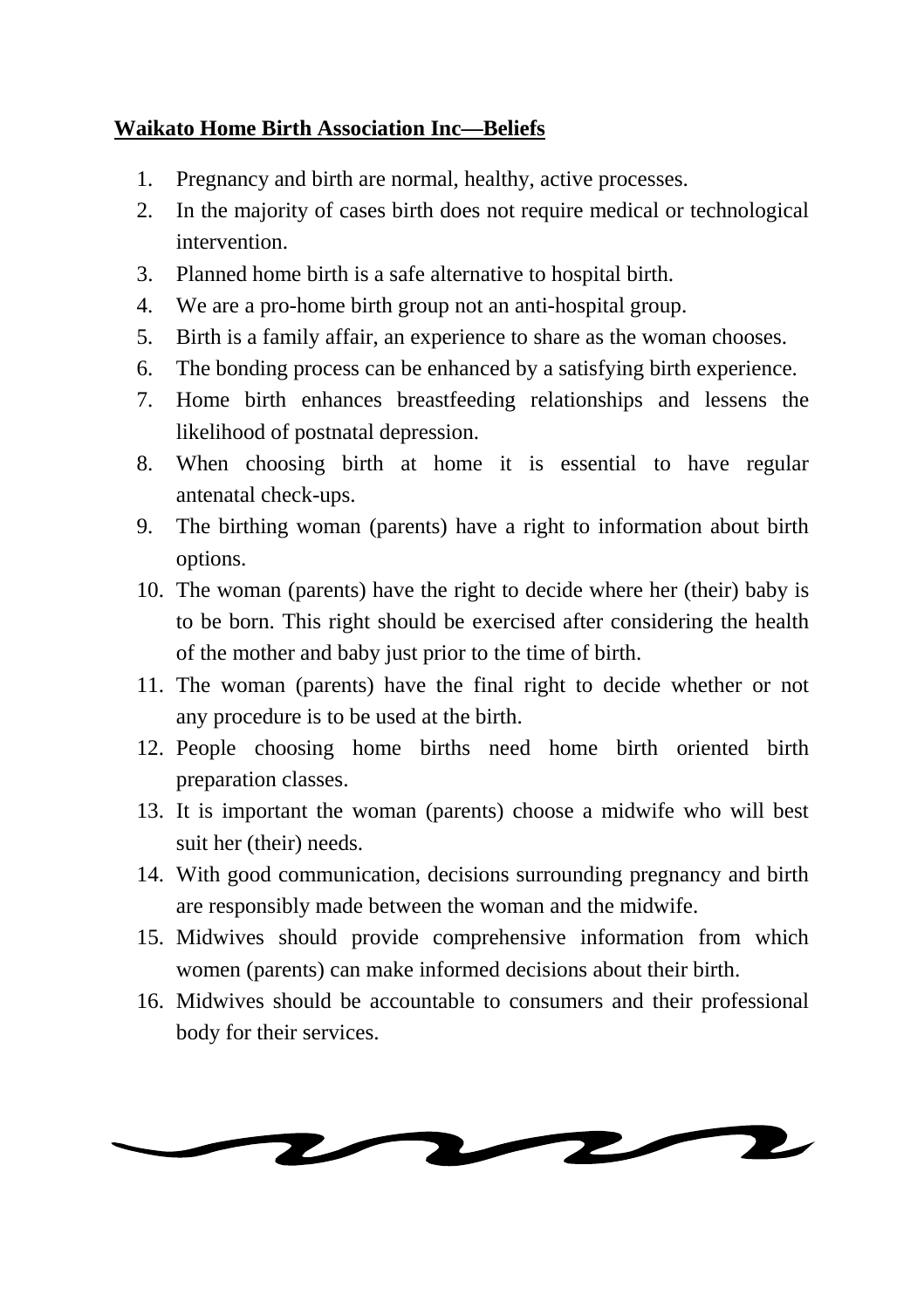#### **Waikato Home Birth Association Inc—Aims:**

- 1. To support women and their families before, during and after the birth.
- 2. To support women (parents) choosing to give birth at home by providing them with a wide range of birth information to enable them to make informed, responsible decisions regarding their births.
- 3. To promote a realistic and positive portrayal of birth in our society.
- 4. To publicise the home birth option and raise the acceptability of this option in our society.
- 5. To provide a forum for the sharing of knowledge, experiences and resources.
- 6. To bring together those who want home births with midwives and childbirth educators.
- 7. To work towards a sound home birth service which will include; (a) comprehensive ante-natal care and postnatal care, (b) a sound back-up service, (c) home help for parents.
- 8. To promote research on home birth and to collate and publicise home birth statistics.
- 9. To ensure the continued existence of home birth as an option and to work for increased political and medical recognition.
- 10. To help health professionals understand the needs of home birth parents and to inform them of the services available.
- 11. To communicate with other home birth groups to exchange expertise, literature and information.
- 12. To support home birth midwives.
- 13. To review the standards of practice of midwives annually.
- 14. To encourage all midwives to adhere to the New Zealand College Of Midwives Standards (2002). Specifically to make available to women statistical information about the way they practice.

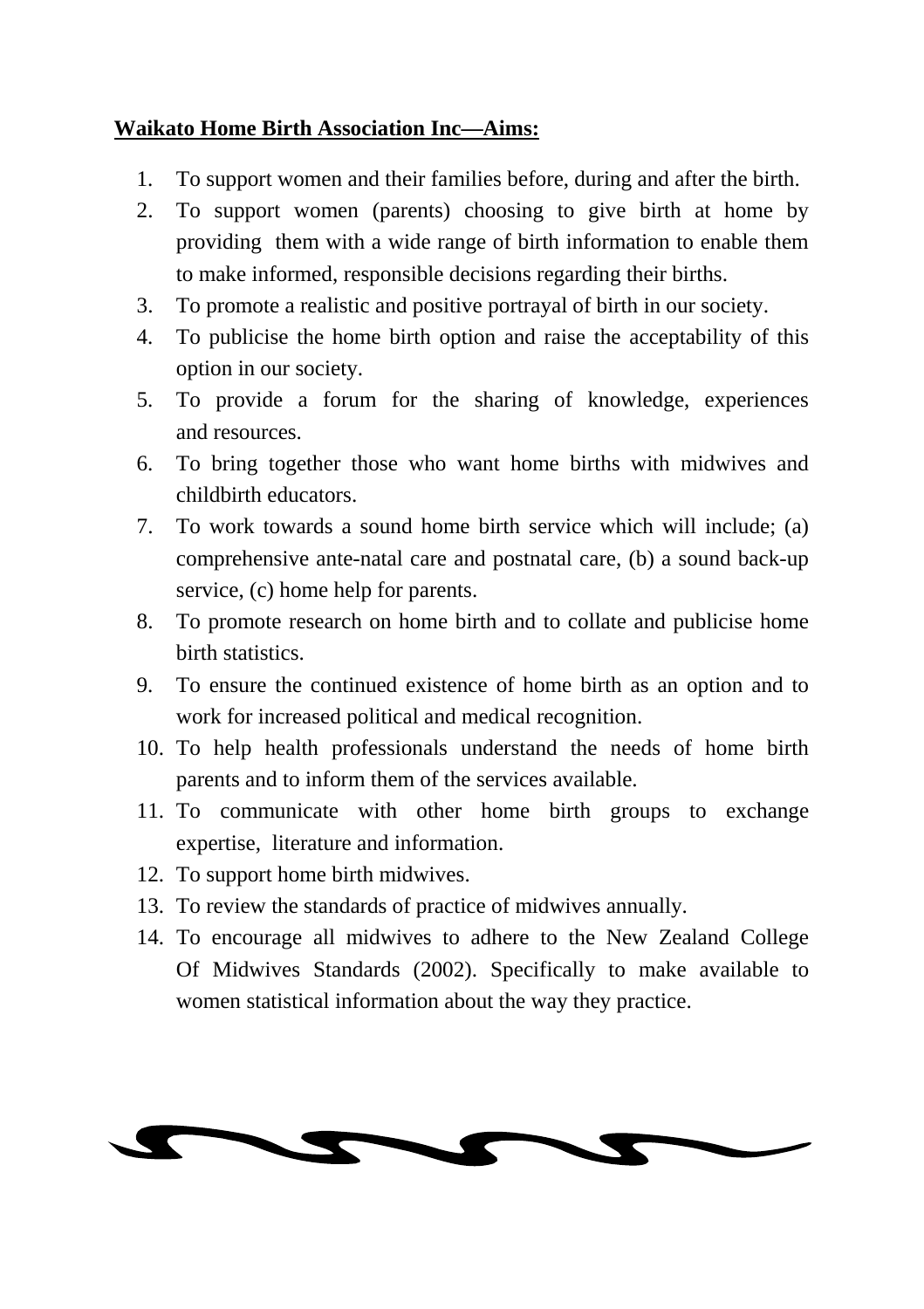## **How do you Arrange a Home Birth?**

Contact your local homebirth association or a homebirth midwife for more information.

# **What is a Home Birth Midwife?**

She is a Registered Midwife who provides a home birth service for women and should be affiliated to the Home Birth Association. She can provide:

- information prior to pregnancy
- pregnancy testing
- all ante-natal care
- referral to any other health practitioner or specialist group if needed.
- care during labour and birth at home (and where applicable transfer to hospital is indicated)
- post natal care at home for up to 6 weeks
- six week post natal check of mother and baby
- Her practice is reviewed annually through the New Zealand College of Midwives (NZCOM) by her colleagues and consumers.

# **The Role of the Midwife**

We view the role of the midwife as the guardian of natural birth. The midwife brings her skills and knowledge to the birthing situation and by respecting the autonomy of the woman and supporting the woman's natural physiological process she assists the woman to birth her own baby. It is from this framework that the home birth midwives who are affiliated with the Association work. The WHBA supports these midwives personally and politically and through this we support the women and their families that midwives offer their services to. Ultimately this special link between home birth midwives and the WHBA leads to an improved service and access to that service for all women. We are pleased to say that the quality of this service is reflected in our statistics.

### **What Responsibilities does the Midwife have?**

The midwife acts at all times in partnership with the woman for whose care she is professionally accountable. Her actions promote and safe guard the well being and interests of the woman. She ensures that no action or omission on her part places the woman's well being or safety at risk. She is responsible for providing information about her service, her experience, her interventions and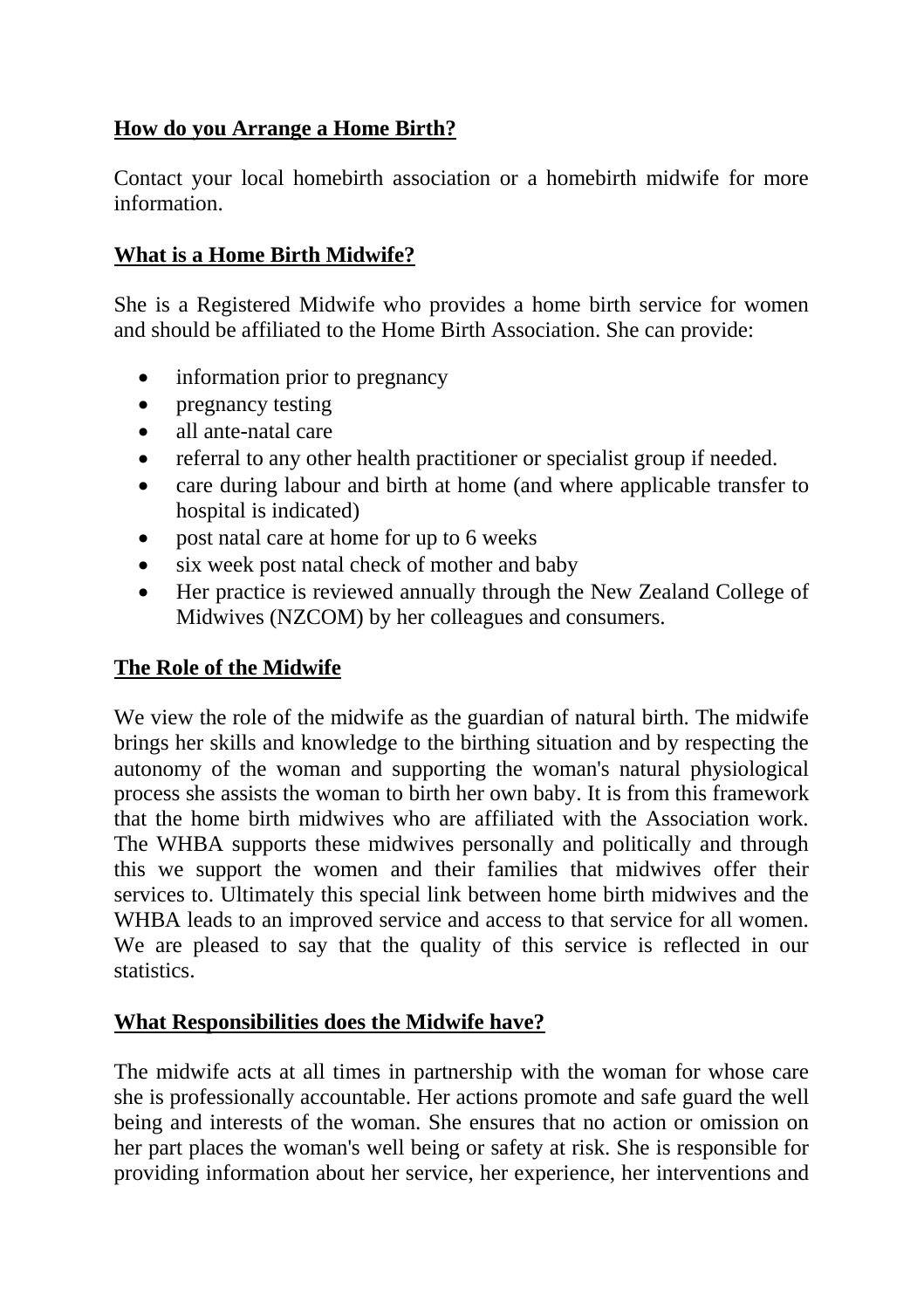her beliefs about birth. During her antenatal visits at home the midwife checks on the mother's health and the unborn baby's progress, discusses preparations for birth and breastfeeding and the mother's feelings and desires about the birth experience. The midwife should be easy to contact at all times and she should provide a backup service that the woman is familiar with.

### **Choosing a Homebirth Midwife / Back up Midwife**

Choosing a midwife to suit your individual needs is important so you need to ask around friends and the community and the local branch of the New Zealand College Of Midwives for suggestions. You have the right to meet with more than one midwife on a no obligation basis before making a choice. Some of the things you may like to consider are:

- how long has she been a midwife
- why did she become a midwife
- does she provide a statement of the way she views birth and therefore the
- basis for her practice
- how many births the midwife does per month (her caseload)
- her age and whether she has children
- the convenience of where she will provide pregnancy care
- how many home births has she attended
- her transfer rates and under what circumstances she transfers
- what are her arrangements should she not be available at the time of your birth.
- is she a member of her professional body (New Zealand College of Midwives) and does she have her practice reviewed annually.

*For a more detailed list of considerations see "Home Birth and Other Alternatives to Hospital" By Sheila Kitzinger published by Double Day 1991 pages 80-81 and/or the New Zealand College of Midwives Handbook of Standards)* 

# **Transfer to Hospital**

If a woman should change her mind during labour or should some complication arise before or after birth, she will be transferred to hospital. During her pregnancy she and the midwife will have discussed the care the midwife provides in hospital. Some home birth midwives provide full care for women who plan to labour and birth in hospital.

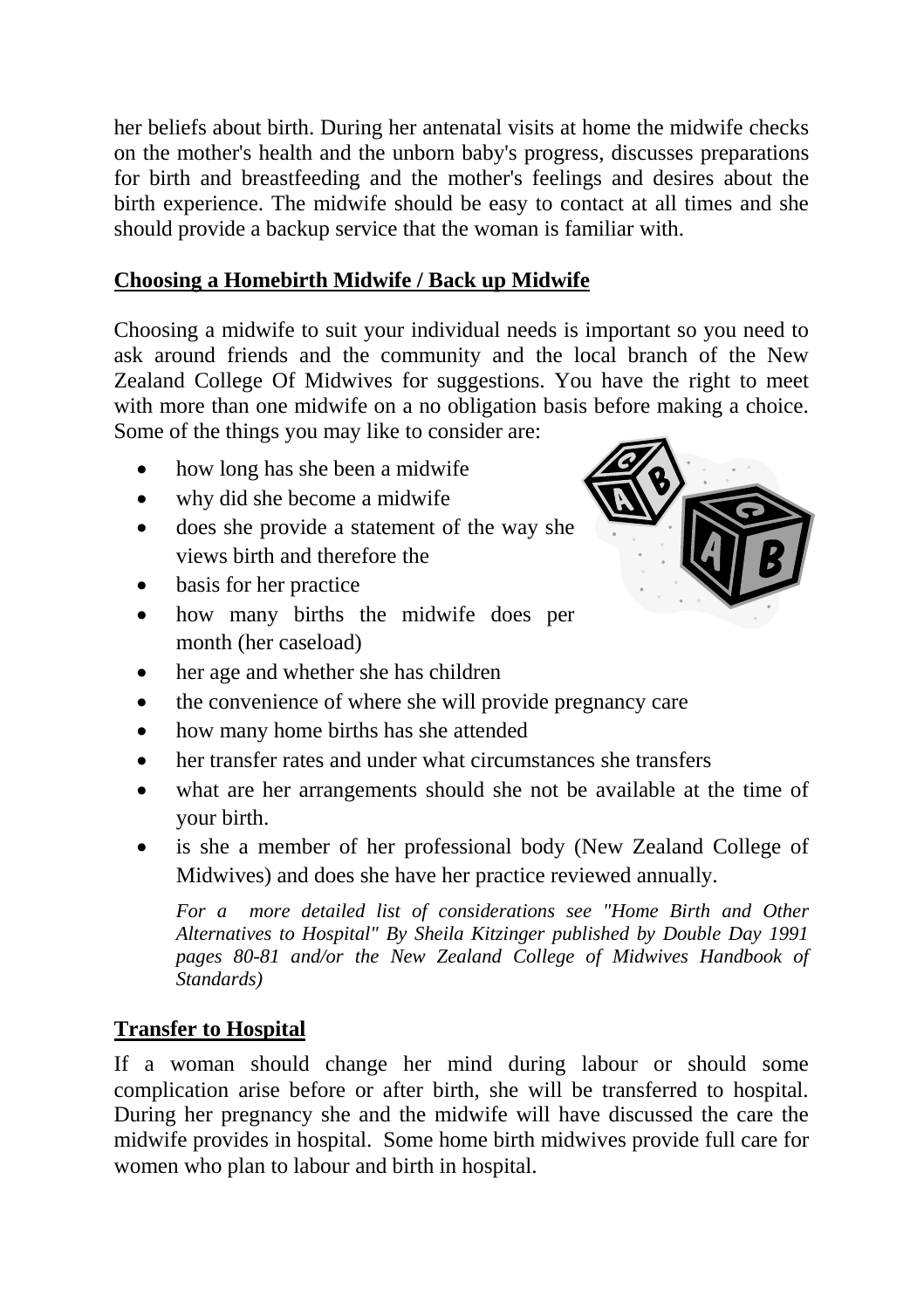#### **Qualities we expect in a Midwife**

A midwife should believe that birth is a normal physiological process rather than an illness, an instinctive process which for well women should not normally need medical or technological intervention. A midwife has an ethical responsibility not to intervene in the normal process of labour and birth. Her practice should reflect a wholehearted dedication to this philosophy.

A midwife should see her role as a facilitator who can help a woman explore and research options for her birthing experience and help her express her own needs in the birthing situation. The midwife can do this by including the woman in her own healthcare, building her knowledge of, and confidence in, her own body.

The midwife must at all times respect a woman's right to make informed choices over her birth. It is the woman who is in charge of her birth (or her advocate who she has asked to act on her behalf) and it is the woman who delivers her own baby. From this philosophy we see it is important that a written birth plan be viewed as a document of informed consent, a respected contract of care between a woman and her midwife.

A midwife needs to be informed and up to date, technically proficient, capable of recognising abnormality and knowing when referral is appropriate. She needs to be able to provide information fully and impartially for a woman to be able to make informed choices. A midwife needs to be able to work well under pressure and be able to respond in an emergency. A midwife needs to be knowledgeable and comfortable with a broad range of natural aids to women's wellness.

A midwife should be prepared to be accountable to her consumers and the midwife profession for the way she practices.

In terms of professional qualities a midwife needs to show through her life experience an affinity with women, and that her desire to support and empower women be the main focus of her practice. She needs to be culturally and socially aware, respecting all the definitions of family and capable of attending a woman she is caring for without prejudice towards her personal circumstances.

A midwife needs at all times to maintain a professional attitude, respecting the privacy of the woman she is caring for. She needs to be aware of the issues that are affecting women in today's society and to care for a woman sensitively, woman to woman, in the environment the woman chooses and in a way that will lead to greater feelings of self esteem and confidence for the woman.

A midwife should belong to her professional body i.e. The New Zealand College of Midwives (Inc) and adhere to the standards of practice of such a body.

Midwifery is a Women Centered profession.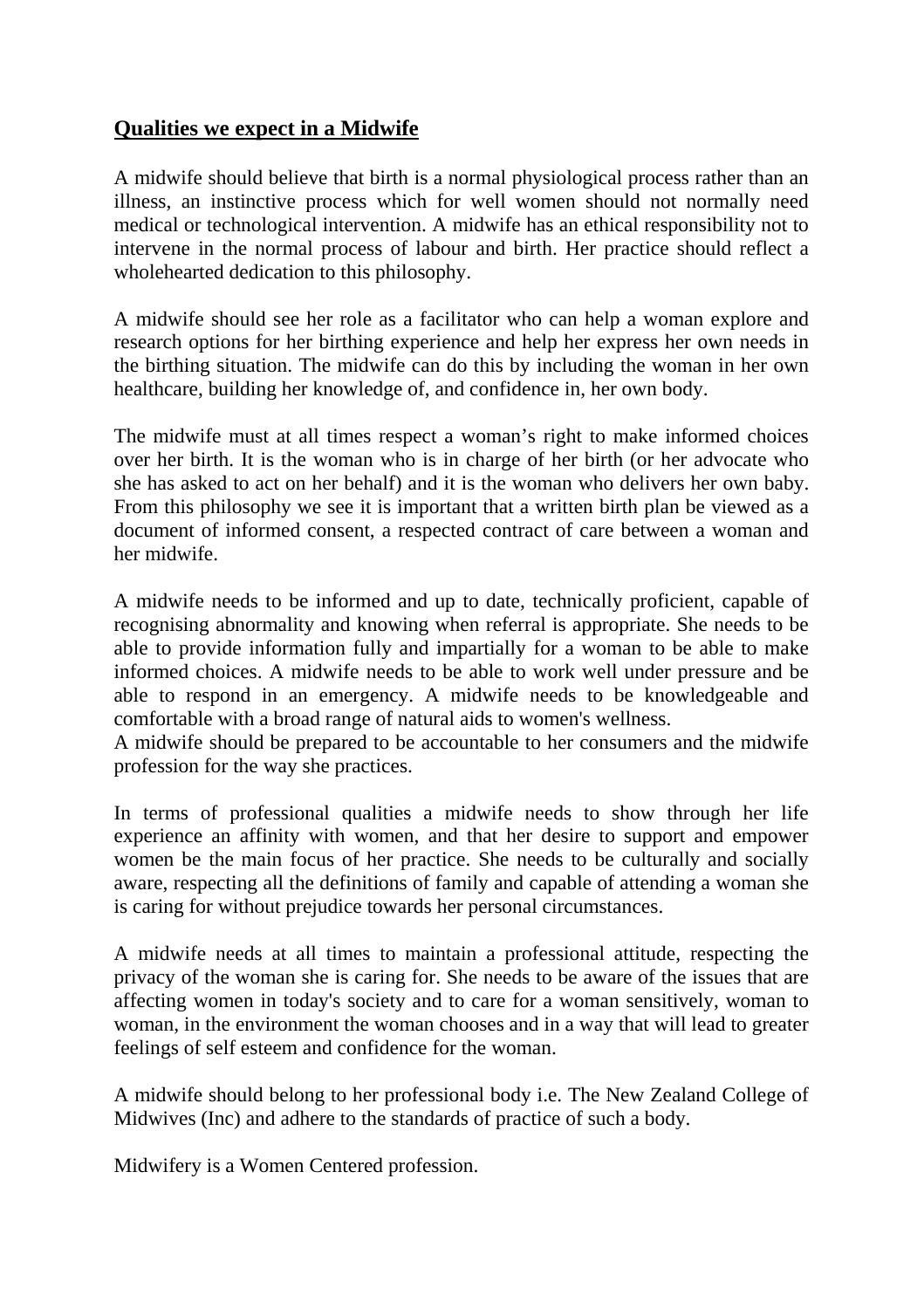# **The Pregnant Woman's Bill of Responsibilities**

#### *The pregnant woman is responsible for:*

- learning about the physical and emotional process of labour, birth and postpartum recovery
- learning about good pregnancy and birth care so that she may choose the best possible arrangements to meet her personal needs
- learning about the way in which her midwife practices
- caring for herself both physically and emotionally during pregnancy
- attending her antenatal appointments and informing her midwife if she is unable to attend
- her own preparation for home birth in a society which may be unsupportive
- meeting agreed upon requirements for preparation for birth at home
- informing her midwife of any relevant physical or emotional information which may affect the outcome of her birth and parenting
- choosing a suitable support person (persons) for her birth and for ensuring they are prepared for their role at her birth
- ensuring her support people carry out her preferences if she is unable to express them during labour
- the preparation of children for the birth and for the choosing and preparation of support people for children
- acquiring information about breastfeeding and the care of the newborn and registering the baby's birth
- arranging home support for herself and her family for after the birth
- evaluating the quality of care she has received and making any dissatisfactions she may feel, known to her midwife or to the Coordinator, Midwifery Standards Review , NZCOM Waikato / Taranaki, P.O.Box 5542, Hamilton.

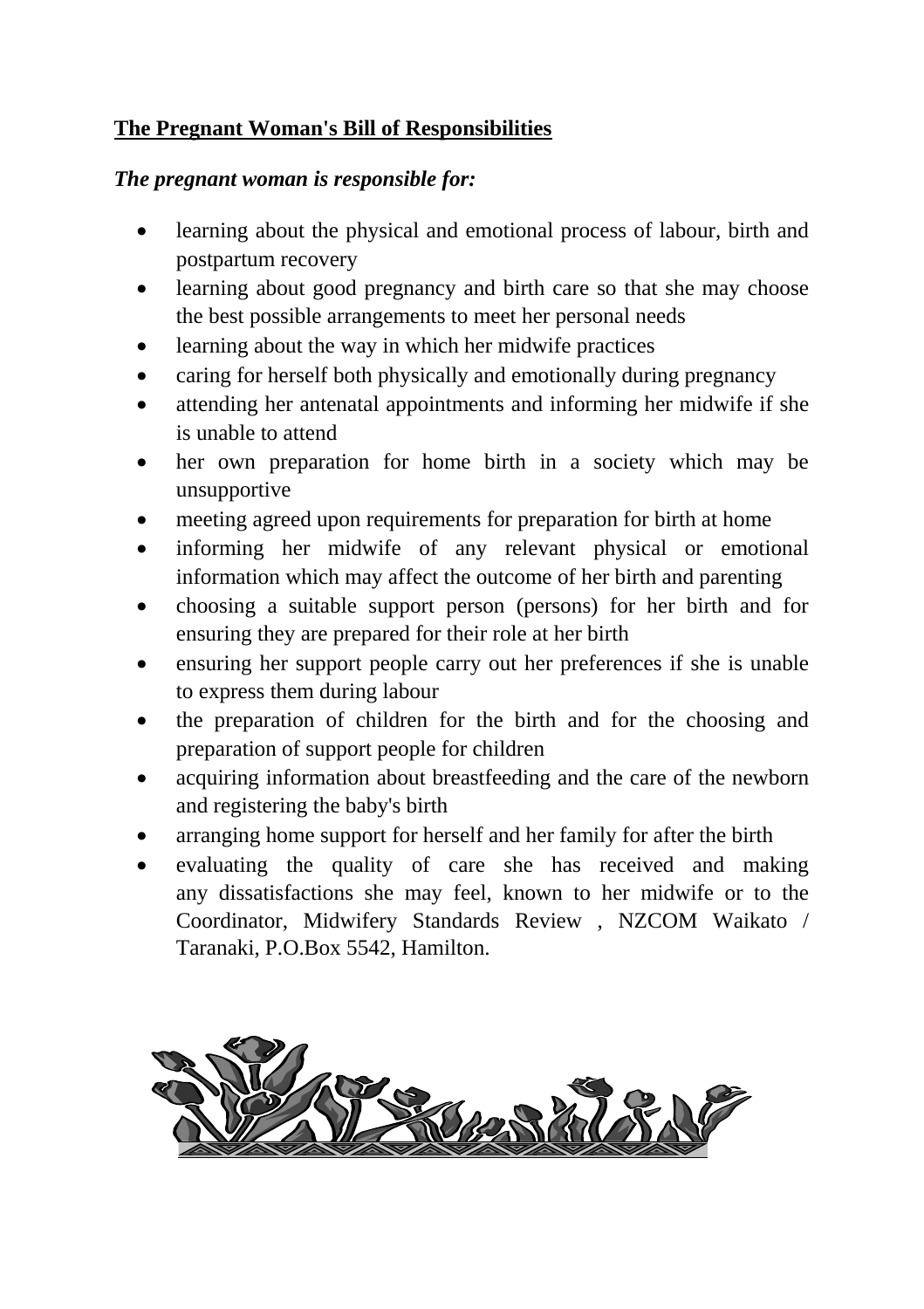## **The Pregnant Woman's Bill of Rights**

#### *The pregnant woman has the right:*

- to choose her place for giving birth, how she gives birth and to be treated with dignity and respect
- to choose her midwife and be fully informed of her midwife's qualifications and experience
- to choose who will be present at her birth and the right to refuse entry or ask anyone to leave her place of birth
- of access to information about birth and particularly home birth
- to know about the way her midwife practices and what care she provides including antenatal, labour and birth and postnatal care
- to expect any information she gives her midwife to remain confidential
- to comprehensive and individualised antenatal care
- prior to the administration of any drug, medication, procedure or test to be informed of any direct or indirect effects or risks to herself or her unborn or newborn baby
- to determine herself whether she will accept the effects or risks of the above and give or withhold consent according to that decision
- to extra medical support when needed
- if transferred to hospital, to be treated with respect and courtesy and to be accompanied by her midwife and support person of her choice
- not to be separated from her baby except for valid medical reasons
- to comprehensive postnatal care including support for the establishment of breastfeeding, assessment and care of her newborn, and information about relevant screening tests and notification and registration of birth
- to be informed if there is any known aspect of her or her baby's care or condition which may cause her or her baby problems later
- of access to her and her baby's records and a copy of her notes when desired.
- in the event of an unexpected outcome to her pregnancy or birth to receive all the additional support and services that she needs
- to express any concerns about the care of herself and her baby to her midwife and receive satisfactory resolution of those concerns. She may also use the Coordinator, Midwifery Standards Review , NZCOM, P.O.Box 5542 Hamilton to express any concerns.